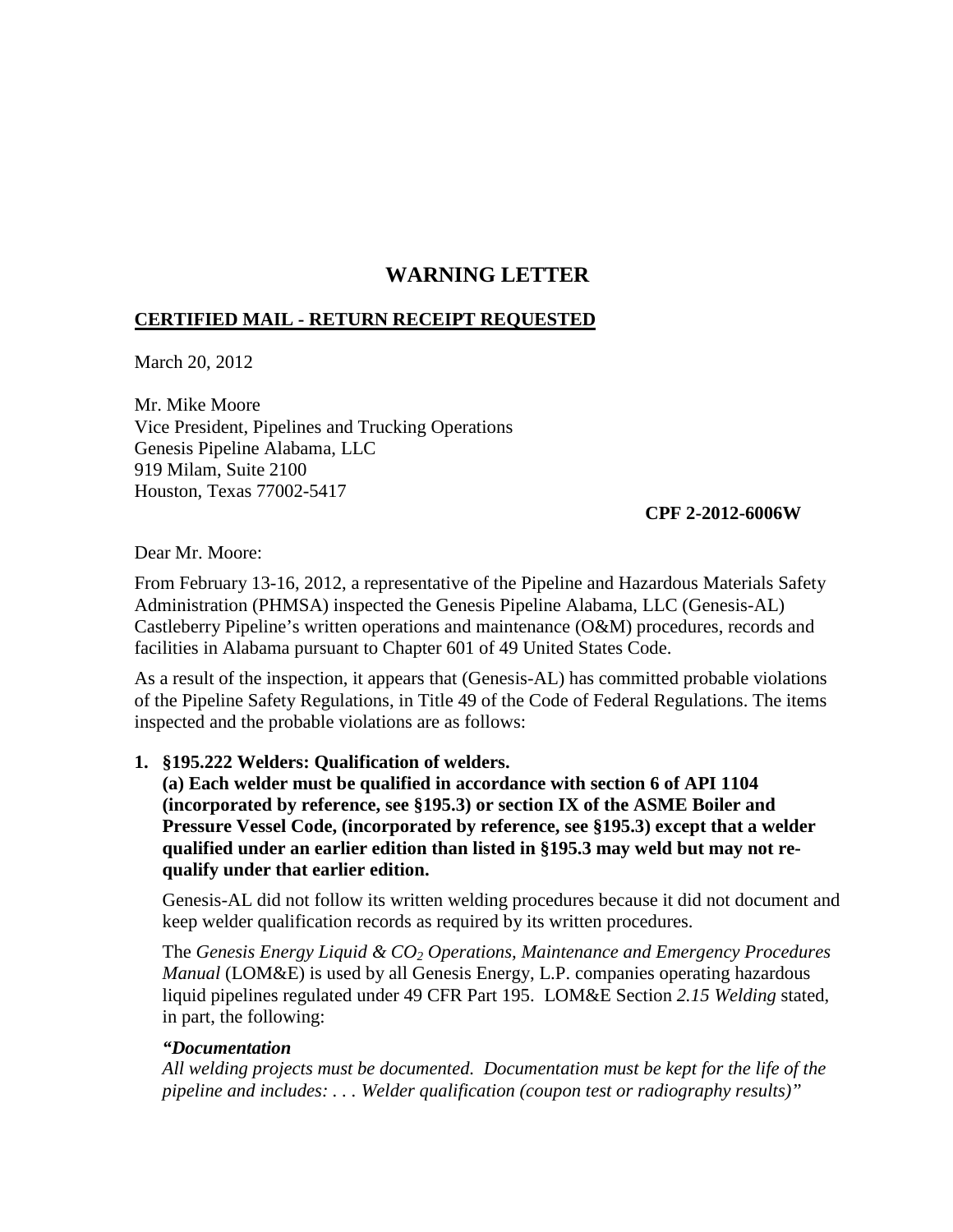Genesis did not provide welder qualification records for the welder who welded on the construction and installation of a check meter and associated piping fabrication at the terminus of the 8-inch Castleberry Line at the I-65 Junction in December 2010. While Genesis provided Operator Qualification (OQ) records that indicated the welder was qualified to direct the repair of certain defective welds, no records were provided to convey how and when the welder had been qualified to weld on the referenced project.

#### **2. §195.305 Testing of components. (a) Each pressure test under §195.302 must test all pipe and attached fittings, including components, unless otherwise permitted by paragraph (b) of this section.**

Genesis-AL did not pressure test all fittings, including components, of a fabricated assembly that was installed at the terminus of the 8-inch Castleberry Line at the I-65 Junction in December 2010. The components and fittings included a strainer, a meter, weld neck flanges, and pipe fittings. The exemption in §195.305(b) did not apply because more than one component was installed.

#### **3. §195.442 Damage prevention program.**

**. . . (c) The damage prevention program required by paragraph (a) of this section must, at a minimum:**

**(1) Include the identity, on a current basis, of persons who normally engage in excavation activities in the area in which the pipeline is located.**

Genesis-AL did not include the identity, on a current basis, of persons who normally engage in excavation activities in the area in which the pipeline is located.

Genesis-AL did not provide any records to indicate it had identified persons who normally engage in excavation activities in Conecuh County, Alabama for calendar years 2010 and 2011. The 8-inch Castleberry Line traverses through Conecuh County for approximately 13 miles, and is located within about 9 miles from the town of Evergreen, Conecuh County. An internet search of building and construction companies by the PHMSA inspector found several companies located in Evergreen that would be considered excavators, including water well drillers, general contractors, and heavy construction contractors.

Under 49 United States Code, § 60122, you are subject to a civil penalty not to exceed \$100,000 for each violation for each day the violation persists up to a maximum of \$1,000,000 for any related series of violations. We have reviewed the circumstances and supporting documents involved in this case, and have decided not to conduct additional enforcement action or penalty assessment proceedings at this time. We advise you to correct the items identified in this letter. Failure to do so will result in Genesis Pipeline Alabama, LLC being subject to additional enforcement action.

No reply to this letter is required. If you choose to reply, in your correspondence please refer to **CPF 2-2012-6006W**.Be advised that all material you submit in response to this enforcement action is subject to being made publicly available. If you believe that any portion of your responsive material qualifies for confidential treatment under 5 U.S.C. 552(b),